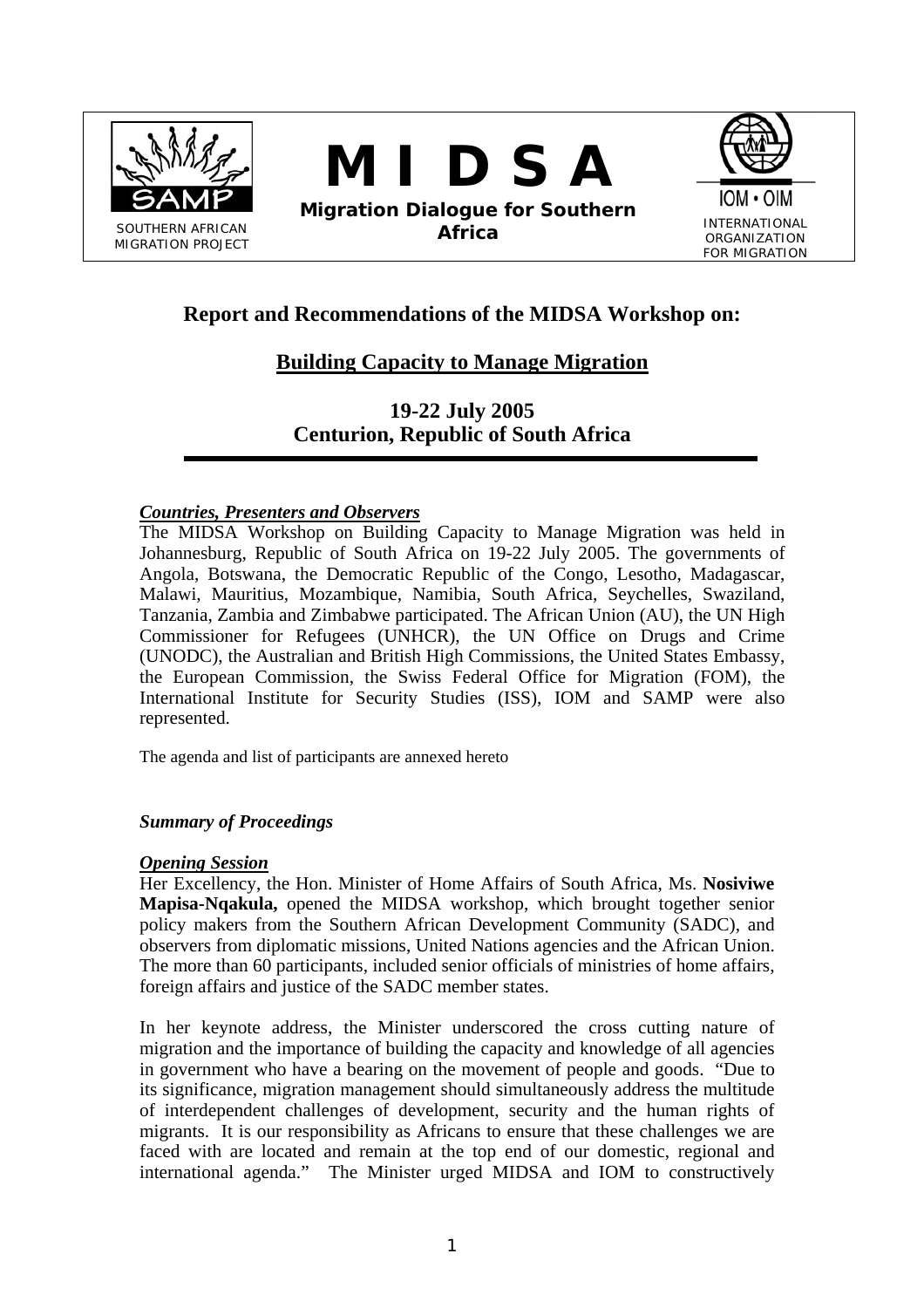engage with countries of the region on these issues as genuinely and as sensitively as possible. "This we should do in a way that will allow the region and the continent to make their own contributions to global dialogue informed by the objective pressures faced by our people."

**Mr Hans-Petter Boe**, IOM Regional Representative for Southern Africa, and **Dr Sally Peberdy**, representing the Southern African Migration Project (SAMP) also welcomed participants and presenters, and expressed the gratitude of the organisers to the Hon. Minister and the Government of South Africa for supporting the workshop. They also thanked the donor, the Swiss Federal Office for Migration (FOM) for its support.

**Ms Anne Grethe Nielsen**, Director, International Affairs, FOM , explained the rationale behind the "Berne Initiative", a global collaborative process – and its outcome, the "International Agenda for Migration Management" (IAMM). Switzerland, which is not a member of the EU, felt it had the possibility to launch this process more rapidly than EU states. The IAMM, a collection of 'best practices' in migration management, now needed to be disseminated, and, hopefully implemented, in an increasingly complex world of migration. This MIDSA workshop was the first such regional event arranged around the IAMM, and Switzerland was most pleased to support it.

### *Global Developments in International Migration*

**Ms Michele Klein Solomon**, Deputy Director of IOM's Migration Policy Research and Communications Department, offered a presentation on international developments in the area of migration management, highlighted the Berne Initiative and its output, the International Agenda for Migration Management, as well as the findings of a joint meeting organized by the Global Commission on International Migration and IOM on *Regional Consultative Processes* (Geneva, April, 2005). These findings underscored the special value that Regional Consultative Processes such as MIDSA have in fostering international collaboration on migration management. Ms. Klein Solomon also brought the participants up to date on other migration consultative processes, including IOM's *International Dialogue on Migration* and its series of Inter-sessional Workshops.

#### *New Capacity Building Tools and Programs on Migration Management*

**Ms Phyllis Coven**, IOM's Senior Policy Advisor, Migration Policy Research and Communications Department, gave an orientation to new capacity building tools that IOM developed for migration management, called the Essentials on Migration Management (EMM) This is a comprehensive training package consisting of 32 modules, covering most kinds of migration and migration management scenarios. EMM would be introduced to participants in breakout groups.

The **Southern African Migration Project (SAMP)** provided a briefing on its Services Quality Survey of the South African Department of Home Affairs and its implications for capacity building. SAMP also gave an update on the International Migration Policy and Management Certificated Course that is offered in conjunction with P & DM at Witwatersrand University, which has been attended by more than 100 participants from across the SADC region.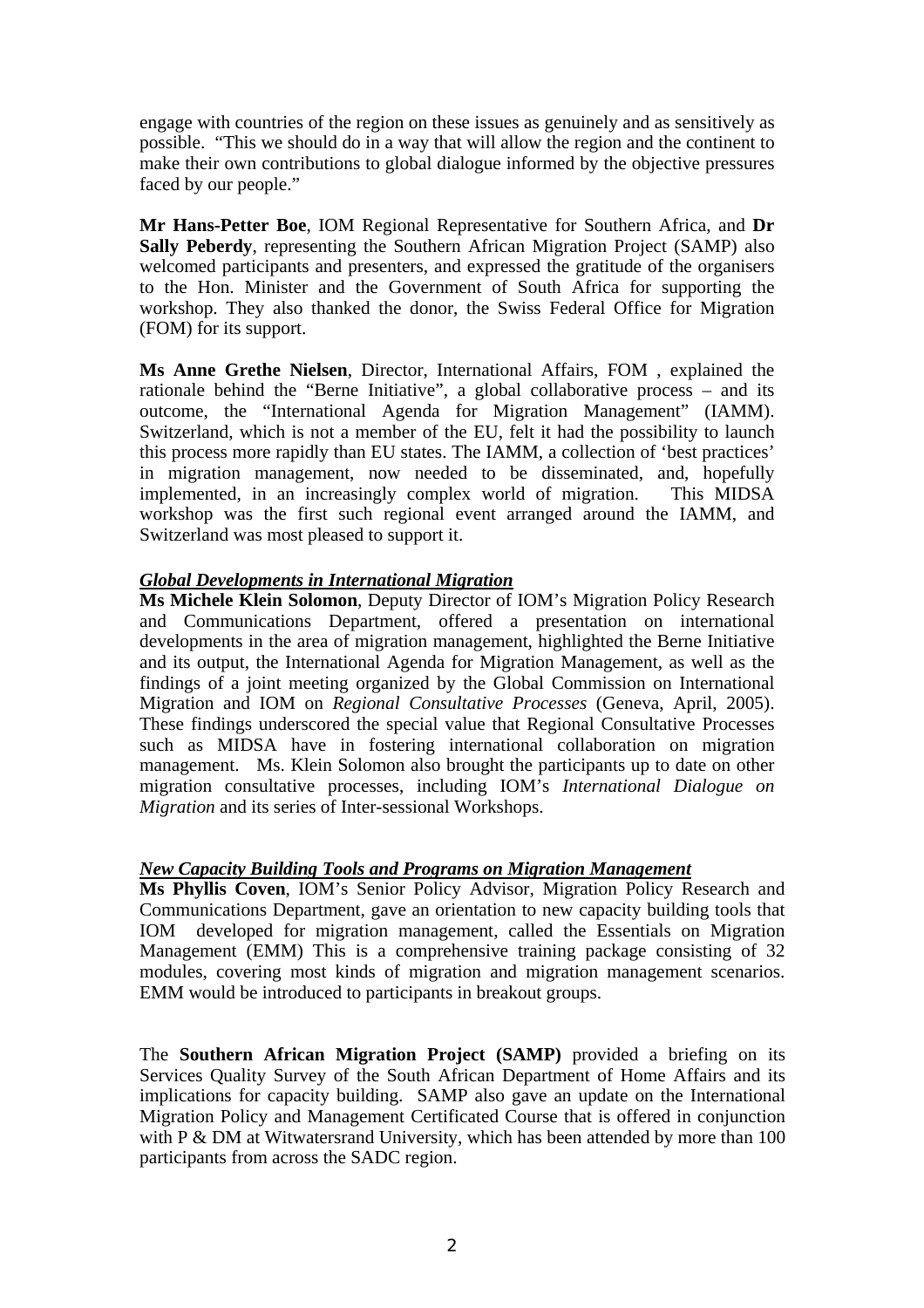## *Regional Technical Cooperation on Migration Management*

**Mr Boe**, IOM Regional Representative for Southern Africa, presented the results of a recent Border Management Assessment survey undertaken by IOM in Southern Africa in 2004. The aim of the small survey was to map the extent to which enhancements have taken place in terms of border/migration management in the region since 2001. The premise was that migration management weaknesses in the Sub-region have made the region susceptible to exploitation by organised criminal and other elements that are involved in clandestine movements of people. Nine out of fourteen countries had responded to the survey and responses revealed a couple of trends:

- SADC countries identify serious gaps in their migration management capacity, largely related to limited funding and human resources;.
- Most SADC countries do not have an automated watch list that could be deployed to border points;
- Several countries have initiated programs to establish machine-readable passports and computerize their border posts; the most common barrier reported was lack of funding;
- All but two SADC countries (Zimbabwe and Zambia) have signed the OAU Convention on the Prevention and Combating of Terrorism,
- All SADC countries have either signed or begun preparing the instruments acceding to the Palermo Protocols on People Smuggling and Trafficking in Persons.

**Mr Charles Harns,** Head of Technical Cooperation Services, IOM Geneva, outlined a framework for enhanced technical cooperation in the region and announced that the placement in the region of a specialist as a field-based arm of the Technical Cooperation Service that will enable IOM to expand its services to many African States. He reiterated that IOM is committed to providing the full range of services to Africa. As examples of effective capacity building and technical cooperation exercises, presentations were made by representatives of IOM and Governments of Zambia and Tanzania concerning ongoing capacity building projects in their states as well as those in Eastern Africa.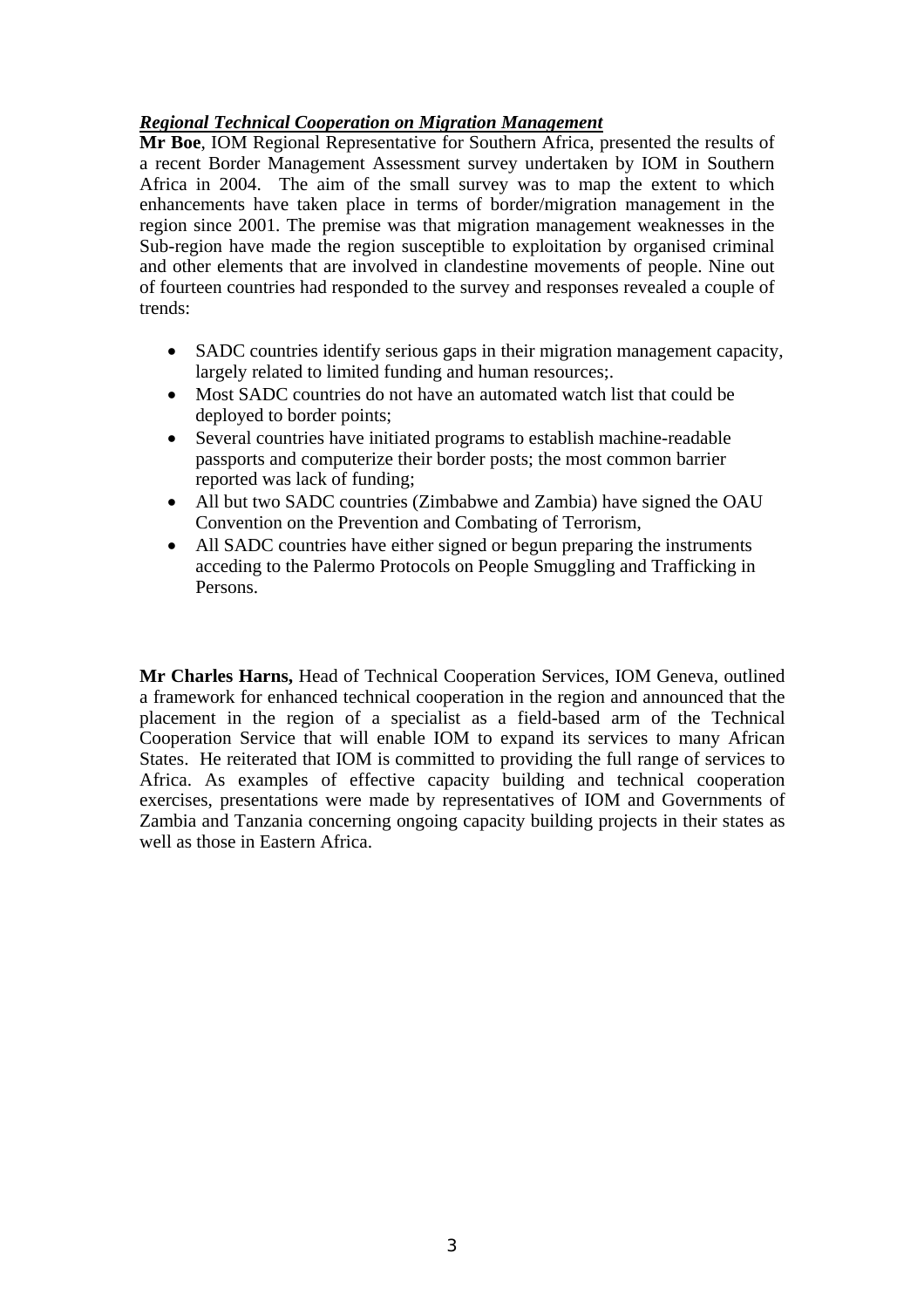### **Wednesday 20 July**

*Capacity building for Migration Management: Identifying Priorities in the Region* The '*Tour de Table'* held on the second day of the workshop permitted each participant country to describe current trends and migration management challenges, and outline its priority concerns for capacity building.. In comprehensive presentations, states lamented continuing trends in human trafficking and smuggling, the 'brain drain', fraudulent investor migrants, inadequate legislation, and infrequent information sharing. They identified key capacity building challenges including the development of new and compatible border technologies, training curriculum for online officers, and reviews of legislative and administrative structures. Delegations also emphasized the cross-cutting nature of migration management and the need to enhance inter departmental collaboration at both national and regional levels.

## *Training Sessions on the International Agenda for Migration Management (IAMM) and the Essentials of Migration Management (EMM)*

Attendees participated in three separate interactive workshop sessions on the themes of *International Migration Law*, *International Cooperation*, and *Border Management/Passports and Visas*. Using the new EMM training tools as a framework for discussion, the breakout groups provided an opportunity for participants to exchange ideas, share experiences and discuss key issues and approaches to migration capacity building.

Participants recognized the following:

- Informal dialogue and exchanges of experiences is a valuable means to enhance understanding of migration issues and to find cooperative means to address migration.
- As migration management is a cross cutting issue, effective migration management requires the development of governmental capacity in immigration as well as other departments.
- States efforts to effectively manage migration are frequently hindered by limited technological and other resources as well as human resources training; several participants requested further assistance from IOM and SAMP.
- States welcome the prospect of enhanced technical cooperation and capacity building on migration management in the region and opportunities to work collaboratively ..
- Migration and Human Rights was a topic of growing concern and interest, and MIDSA should put this on its programme.
- Cross-fertilization between RCPs, within the same region or between regions, was also highlighted as a useful means of expanding common understandings and harmonised approaches on migration management issues.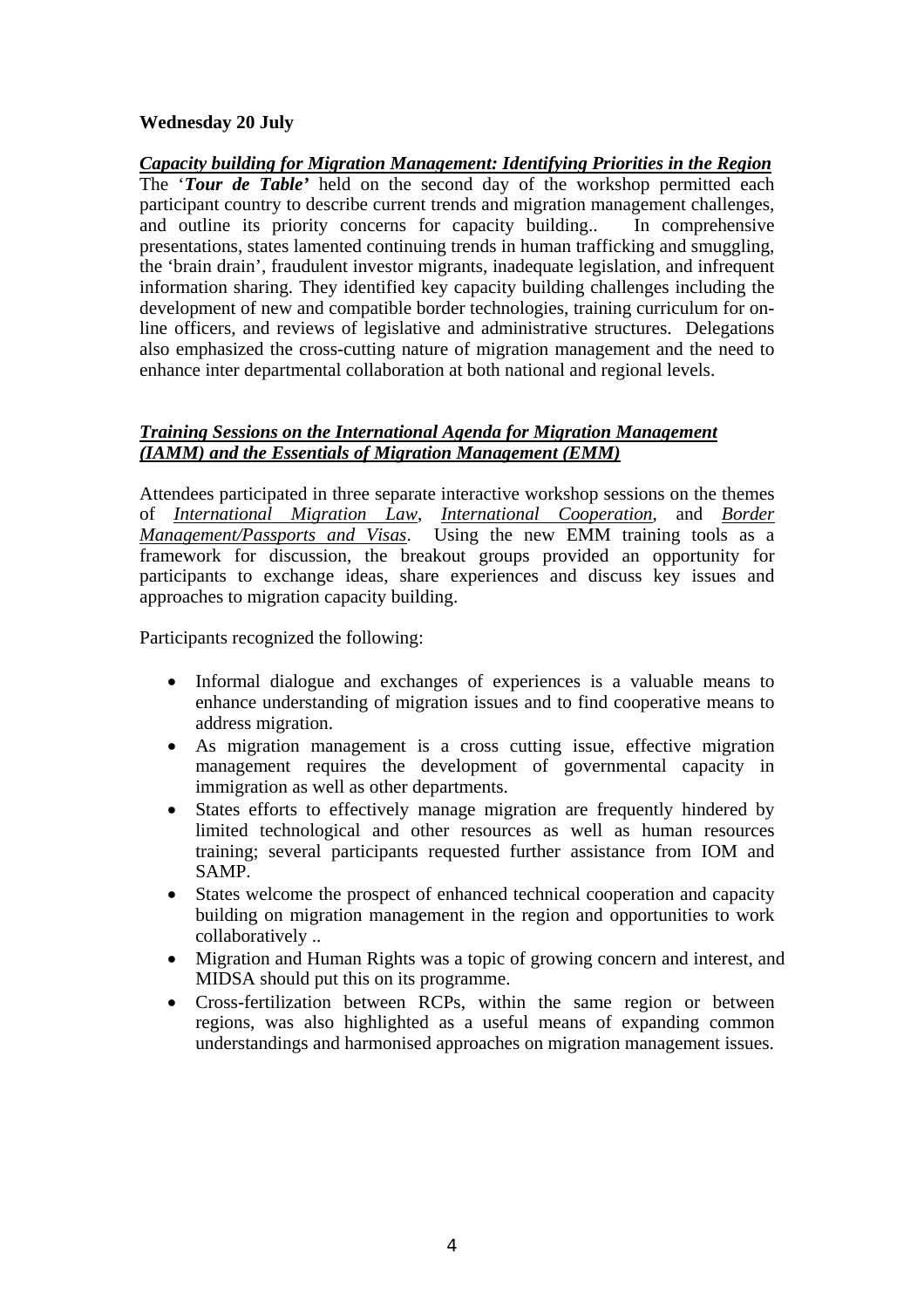### **22 July Friday**

**H.E. Ambassador YJ Duarte**, Deputy Director General for the Africa Multilateral Branch, Department of Foreign Affairs of South Africa, opened the session focussing on migration in the global, regional, and sub-regional context, and the future of the MIDSA process.

The Ambassador confirmed that SADC member states, like many other countries, are grappling with the challenges of modern day migration's many turns and forms. She emphasized the need to adopt a holistic approach when addressing its many and interdependent challenges of development, including security and human rights.

It was underlined that SADC remains the main regional organization in Southern African dealing with the issue of free movement of people<sup>[1](#page-4-0)</sup> and that processes within SADC should be closely aligned with continental approaches. In accordance with the Protocol on the facilitation of free movement of persons, member states are bound to promote legislative, judicial, administrative and other measures for implementation and achievement of the objectives of the protocol.

In concluding, the Ambassador referred to the meeting of the Global Commission for International Migration in Cape Town earlier this year, during which it was concluded that regional consultative processes should form the basic building blocks from which a global dispensation for migration management could be constructed. Against this background the Ambassador welcomed the integration of MIDSA into the SADC agenda. She underscored that MIDSA's aim to facilitate regional dialogue and cooperation on migration policy issues amongst the SADC member states should provide a positive impetus to the current SADC process and further strengthen the regional organization to achieve its objectives.

#### **"MIDSA FORUM":** *Integrating MIDSA into the SADC Agenda*

**Messrs Boe (IOM) and Williams (SAMP)** reflected on the development of the MIDSA process over the past 5 years, including its support structures and governmental participation in the planning of activities. It was explained that a programme was envisaged for the biennium 2006-2007 that would have an average of three workshop events per year. Ideally there would also be an Annual Regional Ministerial Consultation on Migration under the aegis of MIDSA. The issue of a secretariat was also raised, as IOM and SAMP did not presently have resource capacity dedicated to follow up more closely on workshop recommendations. However, funding support would be critical to achieve these ambitious goals. Finally, participants were asked to suggest a new mechanism of leadership in the MIDSA process that would involve participating countries more closely.

*Ms. Klein-Solomon* made a brief presentation of steering mechanisms in other Regional Consultative Processes (RCP) around the world, some of which, such as the "Puebla" process in the Americas, involved annual meetings of Ministers, and a revolving chair among participating states, while still maintaining their essential informal characteristics. -Important elements in these RCPs, which could be considered also for the MIDSA process, include:

• working toward three levels of participation, i.e. (i) annual (or periodic) ministerial/deputy ministerial meetings to ensure political commitment, (ii) regular policy level meetings (i.e. DG's/heads of sections of relevant ministries), plus (iii) technical level theme-specific workshops;

<span id="page-4-0"></span><sup>&</sup>lt;sup>1</sup> Article 5.2d of the SADC treaty refers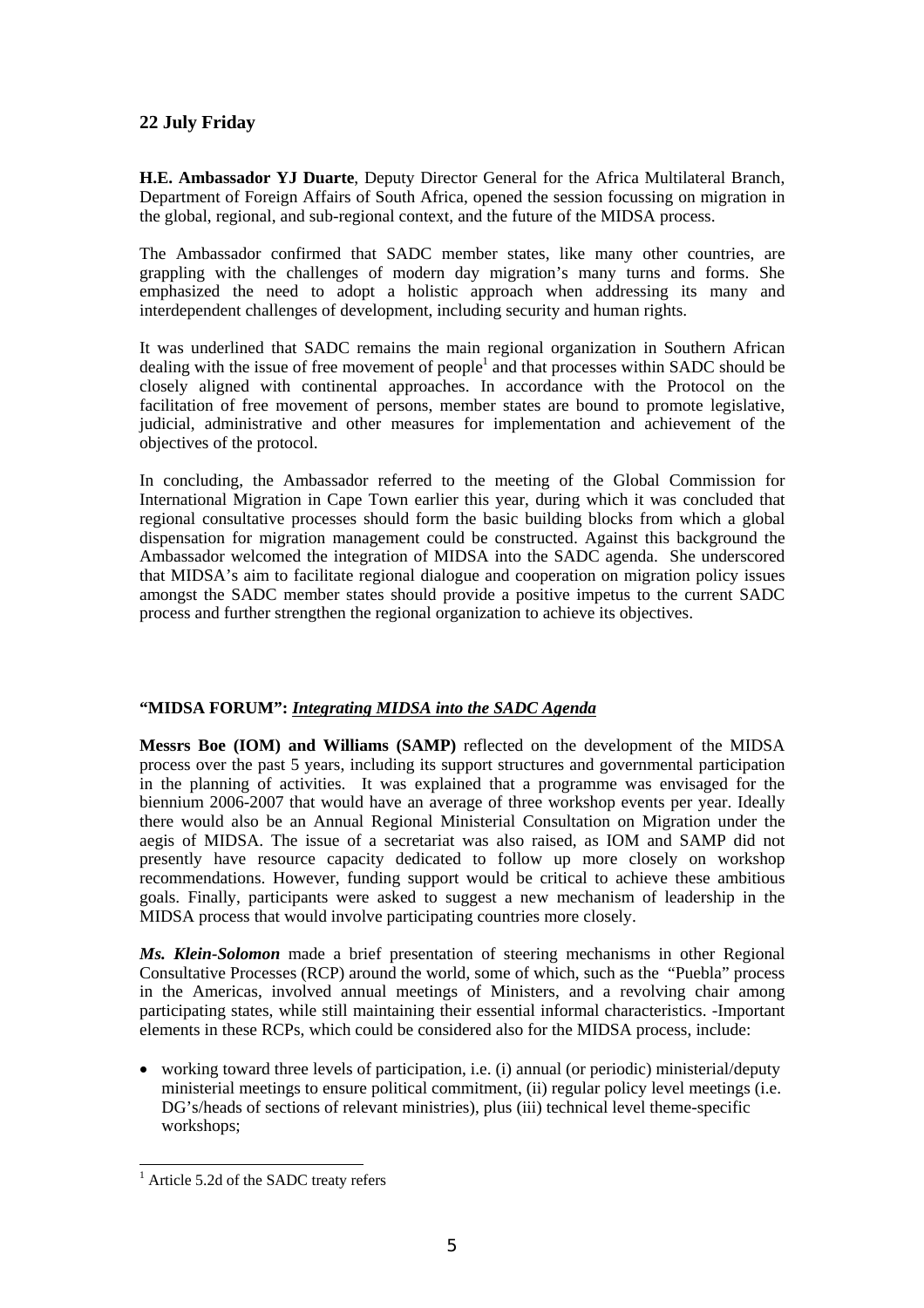- to ensure continuity and follow up, having a regular informal tour de table at the beginning of each MIDSA meeting for each government to report on its follow up to/implementation of any recommendations from previous meetings as well as to report on any significant developments in its migration policy/management – as suggested by a number of delegations; and
- establishing annual rotating governmental chairs to (1) work with the Steering Committee to determine the annual MIDSA agenda and (2) to help lead discussions. The past, current and future chairs could all serve on the Steering Committee to ensure that one government's interests do not dominate, and chairs could move from larger to smaller governments and from one sub-region to another, to ensure balanced representation.

These measures could be adopted without compromising the fundamentally informal and collegial character of MIDSA while at the same time helping provide the needed continuity and stability of the process to make MIDSA as valuable a tool as possible for the participating states.

In the discussion that followed, various suggestions were made on how to strengthen and sustain the MIDSA process. The consensus was that MIDSA should not change in character, that is, remain an informal and non-binding dialogue mechanism. Therefore governments preferred that formality in the structure should also be avoided. However there was consensus that, as a first step, each country should be invited to designate a MIDSA focal point within Government This would provide an early platform for building greater official involvement in the planning process of MIDSA. It was suggested that the focal point could assist with the following tasks:

- Serving as the focal point for correspondence from the Steering Committee<br>- Helping to identify the participants for each workshop
- Helping to identify the participants for each workshop
- Coordinating the preparation of country reports on specific themes
- Coordinating discussions within the country on particular issues and directions.

With these minor innovations, it would be possible to keep MIDSA participants regularly informed of developments in migration policy and practice in the region and globally, identify more concretely common issues of concern and joint work opportunities, and even begin a system of regular information gathering and exchange of the sort that takes place in Puebla and some of the other RCPs.

*The MIDSA organizers were invited to send a circular letter to all participating states regarding the designation of a MIDSA Focal Point.* 

*The organizers were also requested to write to the Executive Secretary of the SADC Secretariat, inviting him to ensure Secretariat participation in all MIDSA events.* 

### *Closing Session*

*Mr. Boe and Mr. Williams,* on behalf of the organisers, thanked everyone including participants, presenters, observers and the staff who had made this a successful event and one of the biggest in MIDSA history. They also expressed the wish that the Swiss Government would agree that the objectives of the workshop had been met, if not exceeded. They urged participants to remain in contact with each other as well as with IOM and SAMP on their capacity building needs.

*Anne-Grethe Nielsen (FOM)* voiced her congratulations for a very active and participatory MIDSA workshop. She believed the response to the IAMM and the EMM materials had been very encouraging. She was happy that the Swiss